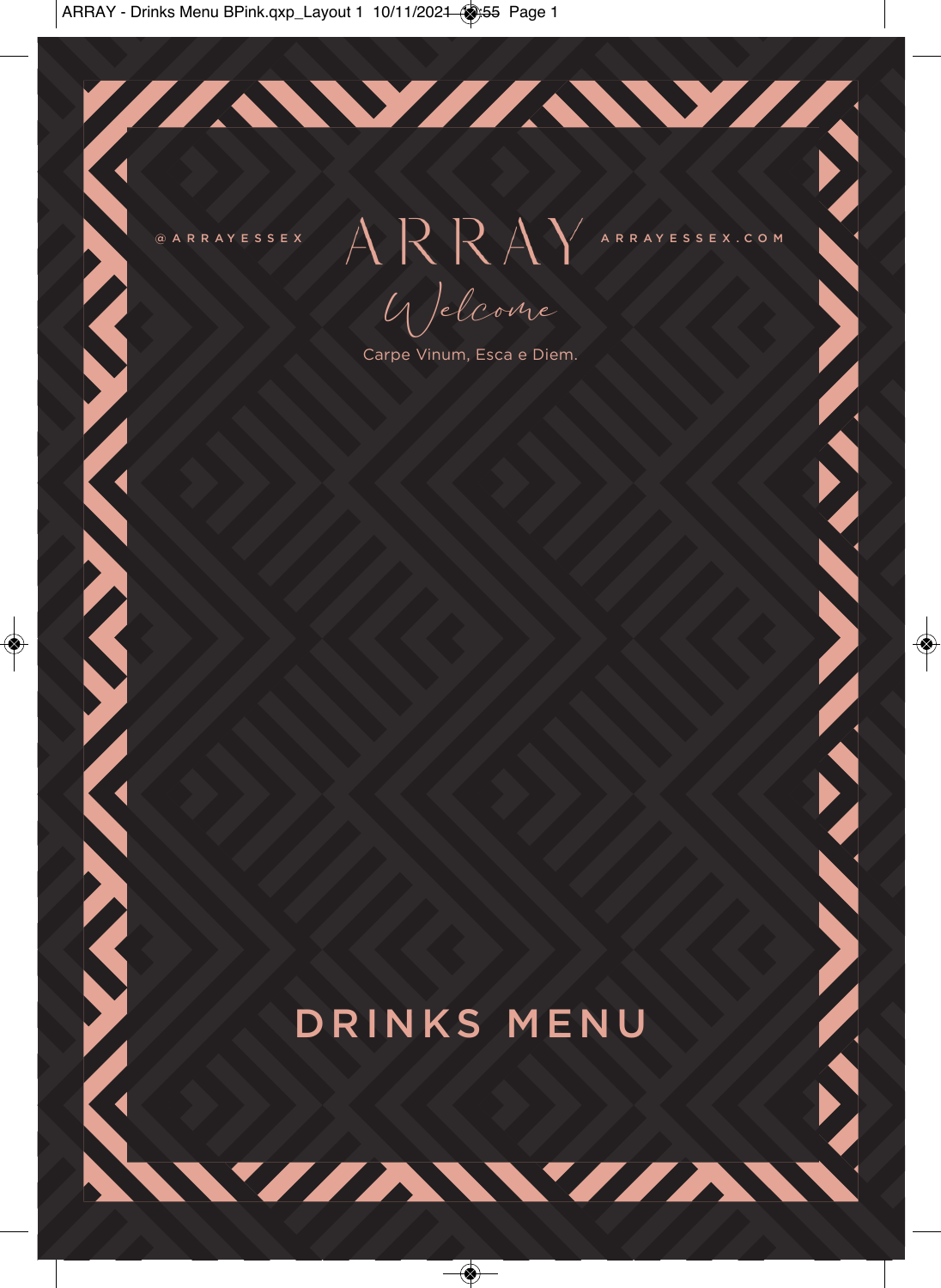# SIGNATURE COCKTAILS

#### ARRAY • 13

*Beefeater, active charcoal powder, lemon juice, Gum, egg white & Chipotle bitters*

#### SALTY KISS • 13

*Dragon fruit infused Tequila, Triple sec, cherry, Himalayan sea salt*

WOO WOO • 12 *Absolut, Italicus, St Germain, peach schnapps, cranberry juice & Chambord ginger foam*

**Contract Contract Contract Contract** 

#### MOSCOW MULE `OUR STYLE` • 1 2 *Havana Club 3yo, Velvet Falernum, Angostura & ginger, passion fruit*

LOVE ISLAND ICED TEA • 13 *Absolut, Beefeater, Malibu, bubble gum & lemonade*

TINDERELLA • 12 *Beefeater Pink, lemon juice, egg white & cotton candy* 

SMOKE HOUSE • 13 *Martell Vs. Grand Marnier, Assam/Jasmine tea syrup, cherry wood smoke*

CHOCOLATE TRUFFLE NEGRONI • 14 *Black truffle infused Beefeater, Campari, Antica Formula, chocolate & black truffle*

> SMOKED VAMPIRE BLOOD • 15 *Jameson, Malibu, cherry, lime & chocolate bitter*

#### TROPICAL CUP • 17

*Lamb's Spiced, Archers, pineapple, orange, lime, cherry & hot chilli pepper*

*The house spirit measure for these premises is 50ml, smaller serves (25ml of spirit) are available upon request.* 

WYZAWYZAW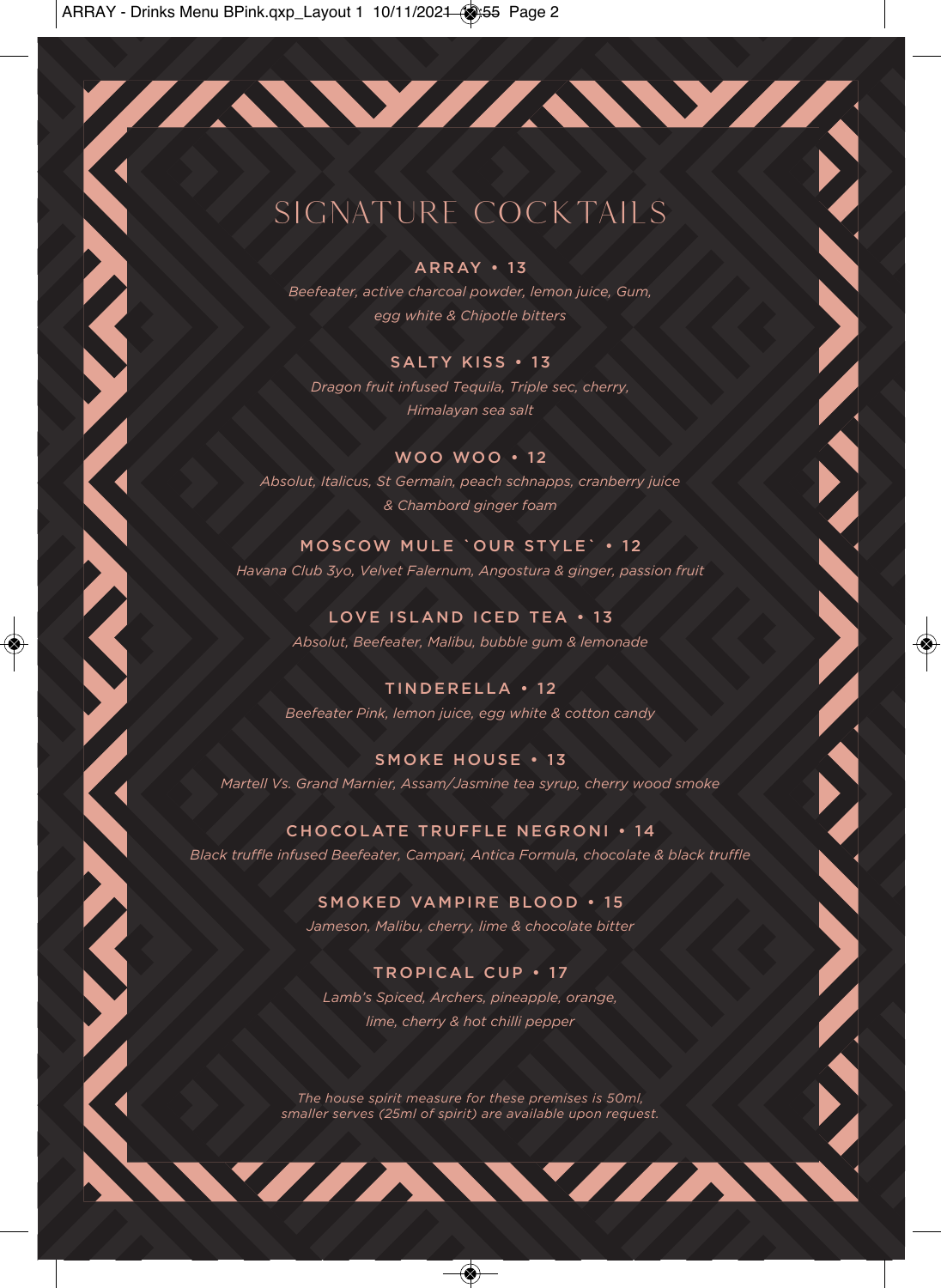# CLASSIC COCKTAILS

PORNSTAR MARTINI • 1 2 *Absolut Vanilla, Passion fruit purée & pineapple juice*

> STRAWBERRY DAIQUIRI • 1 2 *Havana 3yo, strawberry & lime*

BELLINI • 11 *Prosecco, Peach Schnapps, peach*

APEROL SPRITZ / LILLET SPRITZ • 1 1 *Prosecco, Aperol, or Lillet Blanc & orange* 

MARGARITA • 12 *Olmeca silver tequila, Cointreau, Agave & Lime*

MOJITO  $\cdot$  12 *Havana Club 7yo, fresh mint, lime, gum*

LYCHEE MARTINI • 12 *Absolut Original, Kwai Feh & Lychee juice* 

ESPRESSO MARTINI • 12 *Absolut, Kahlua & Espresso* 

WHISKEY / AMARETTO / PISCO SOUR • 1 2 *Chivas Regal 12yo / Disaronno / Pisco & lemon juice, egg white, gum, Angostura*

> OLD FASHIONED • 13  *Jameson Black Barrel, gum, Angostura*

**CONTRACTOR** 

*The house spirit measure for these premises is 50ml, smaller serves (25ml of spirit) are available upon request.* 

WYAWYAN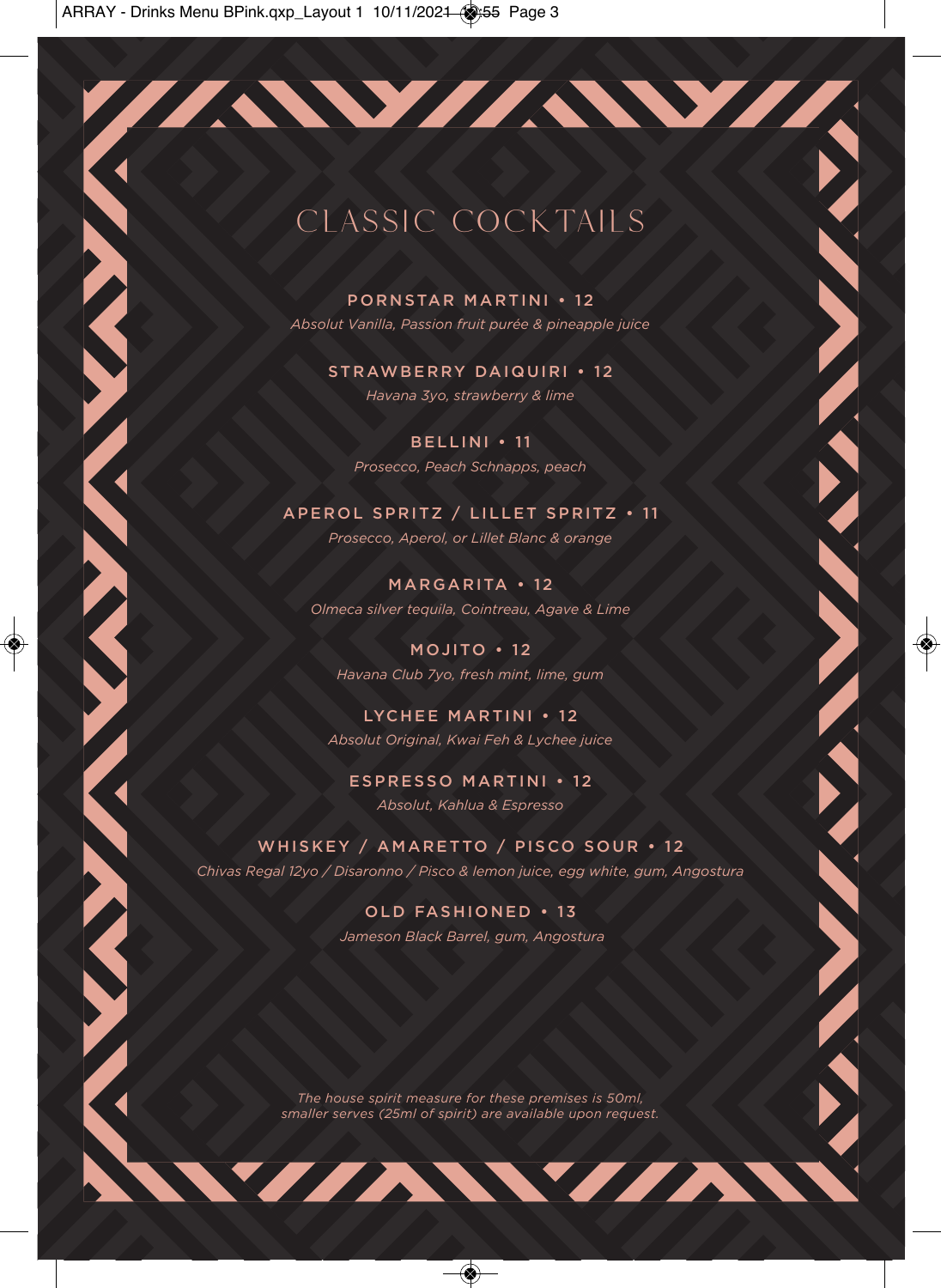# SPECIAL SHOTS

 $*$ LUX FREEZE • 21

*Comes with dry ice & 4 shots* 

NINA FRESCA*`Absolut, guava, strawberry & lime or* LYCHEE COOLER *`Plymouth Gin, Kwai Feh, lychee juice & chipotle bitter`*

> ✴PANDORA SHOT BOX • 24 *Comes with secret 4 shots in the box*

# NON-ALCOHOLIC COCKTAILS

VIRGIN MOJITO • 7 *Mint, lime, apple juice, lemonade* 

#### PROMSTAR MARTINI • 7

*Passionfruit, pineapple, vanilla & lime*

*The house spirit measure for these premises is 50ml, smaller serves (25ml of spirit) are available upon request.* 

WYZAWYZA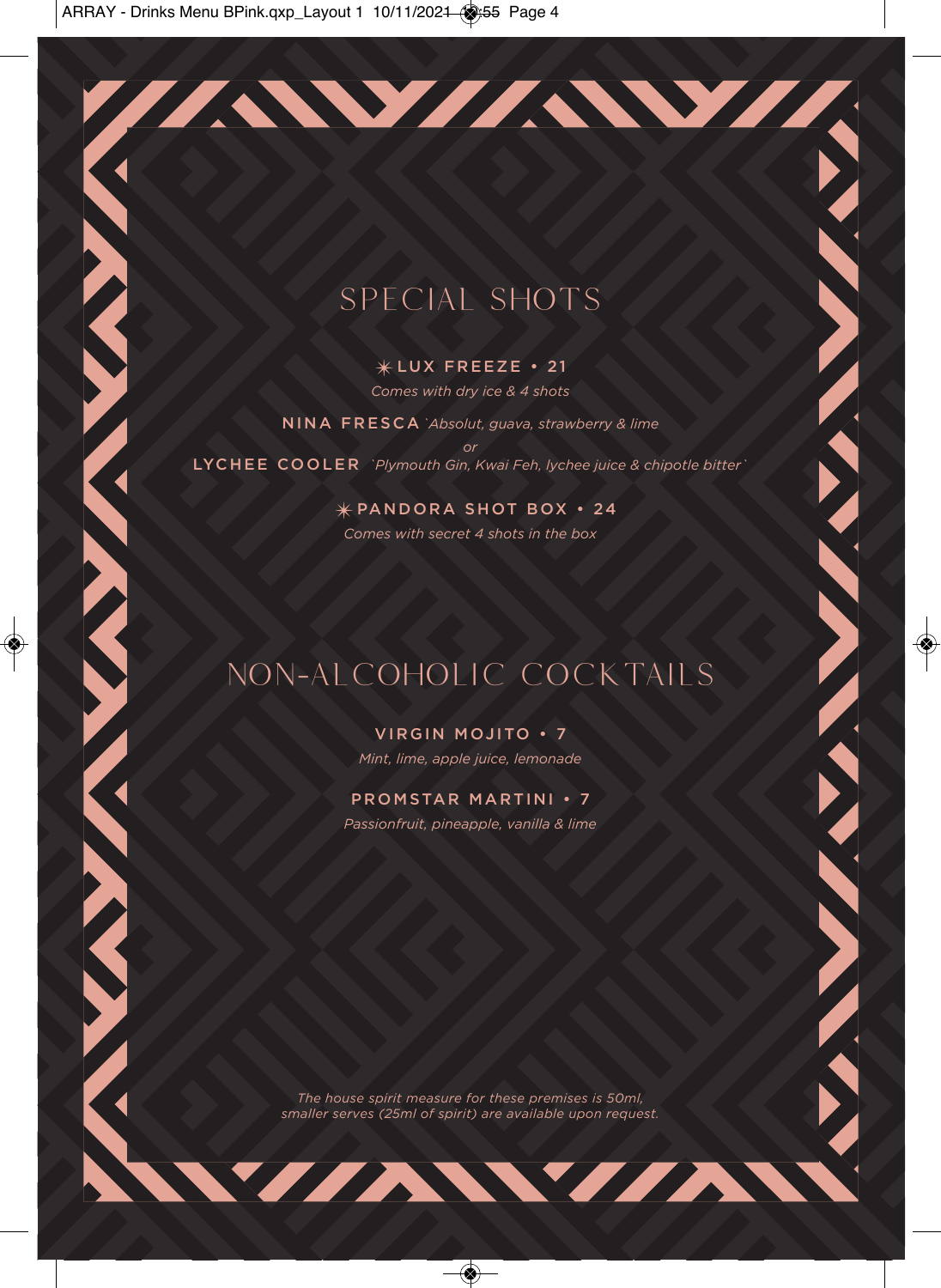#### **GIN**

**AND MARKET MARKET** 

**AVANT** 

**TANK** 

TAWAWA

The house spirit measure for these premises is 50ml, smaller serves (25ml of spirit) are available upon request.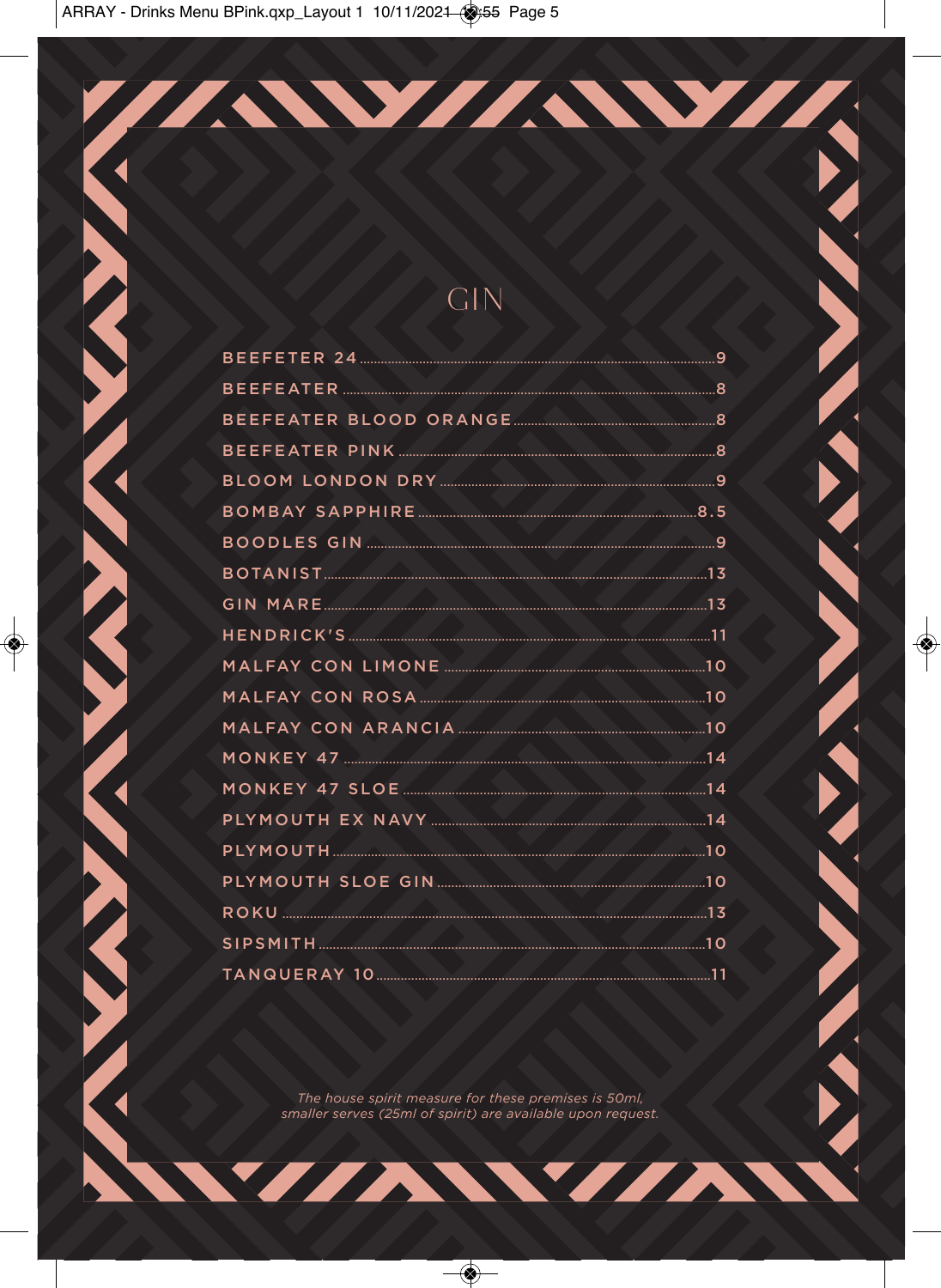| TAWIANYI T                                                                                                                                                                                                                    |  |
|-------------------------------------------------------------------------------------------------------------------------------------------------------------------------------------------------------------------------------|--|
|                                                                                                                                                                                                                               |  |
|                                                                                                                                                                                                                               |  |
|                                                                                                                                                                                                                               |  |
|                                                                                                                                                                                                                               |  |
|                                                                                                                                                                                                                               |  |
| VODKA                                                                                                                                                                                                                         |  |
|                                                                                                                                                                                                                               |  |
| ABSOLUT BLUE AND A BOOK AND A BOOK AND A BOOK AND A BOOK AND A BOOK AND A BOOK AND A BOOK AND A BOOK AND A BOOK AND A BOOK AND A BOOK AND A BOOK AND A BOOK AND A BOOK AND A BOOK AND A BOOK AND A BOOK AND A BOOK AND A BOOK |  |
|                                                                                                                                                                                                                               |  |
|                                                                                                                                                                                                                               |  |
|                                                                                                                                                                                                                               |  |
|                                                                                                                                                                                                                               |  |
|                                                                                                                                                                                                                               |  |
|                                                                                                                                                                                                                               |  |
|                                                                                                                                                                                                                               |  |
|                                                                                                                                                                                                                               |  |
|                                                                                                                                                                                                                               |  |
| REYKA 2008 10                                                                                                                                                                                                                 |  |
|                                                                                                                                                                                                                               |  |
|                                                                                                                                                                                                                               |  |
|                                                                                                                                                                                                                               |  |
|                                                                                                                                                                                                                               |  |
|                                                                                                                                                                                                                               |  |
|                                                                                                                                                                                                                               |  |
|                                                                                                                                                                                                                               |  |
|                                                                                                                                                                                                                               |  |
|                                                                                                                                                                                                                               |  |
|                                                                                                                                                                                                                               |  |
|                                                                                                                                                                                                                               |  |
|                                                                                                                                                                                                                               |  |
| The house spirit measure for these premises is 50ml,<br>smaller serves (25ml of spirit) are available upon request.                                                                                                           |  |
|                                                                                                                                                                                                                               |  |
|                                                                                                                                                                                                                               |  |
| <u> ANVIANYIAN</u>                                                                                                                                                                                                            |  |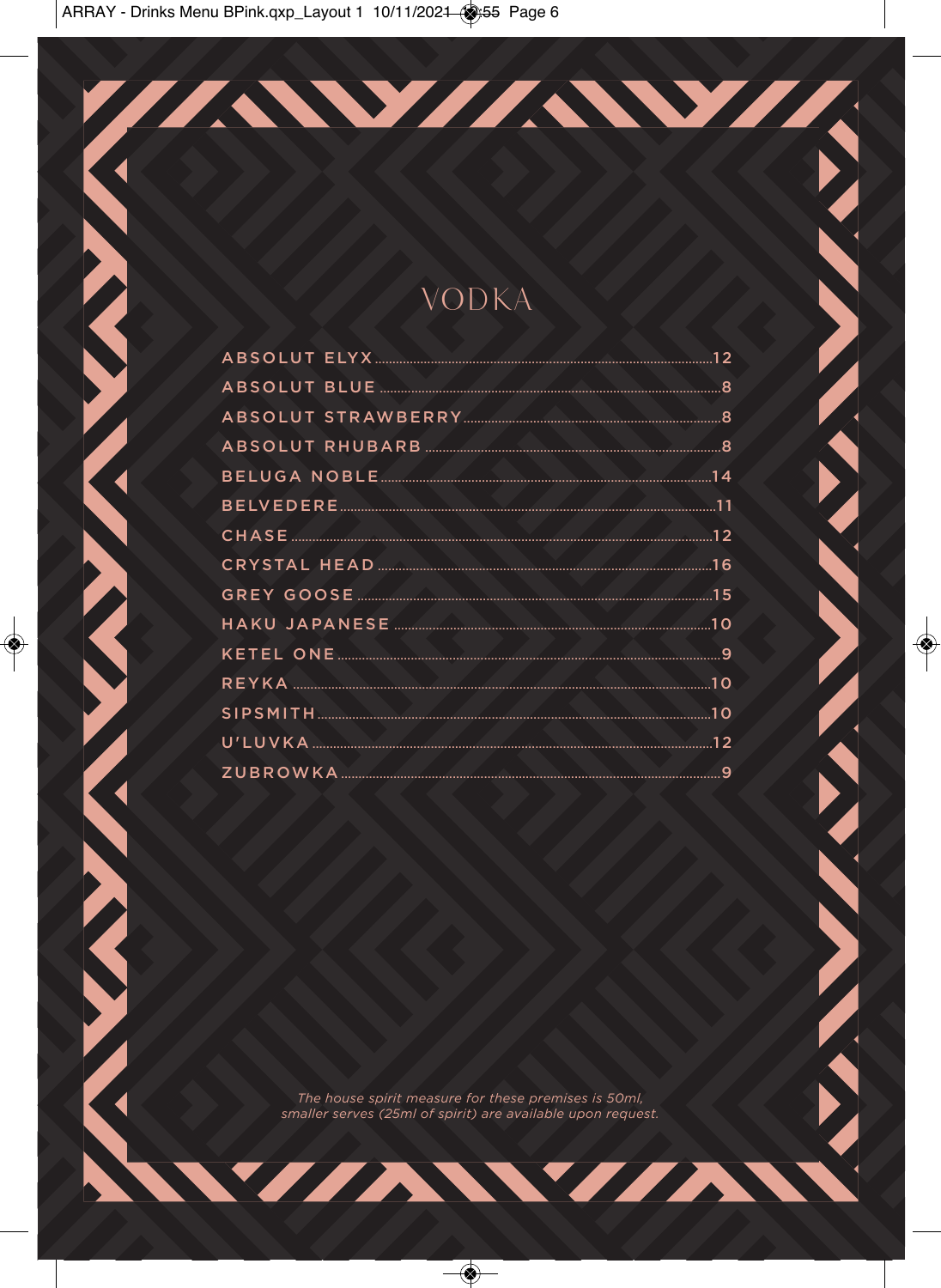| TAWAWA                                                      |  |
|-------------------------------------------------------------|--|
|                                                             |  |
|                                                             |  |
|                                                             |  |
|                                                             |  |
|                                                             |  |
|                                                             |  |
| TEQUILA                                                     |  |
|                                                             |  |
|                                                             |  |
|                                                             |  |
|                                                             |  |
|                                                             |  |
|                                                             |  |
|                                                             |  |
| <b>PATRÓN REPOSADO</b> 2008 2008 2014                       |  |
|                                                             |  |
|                                                             |  |
|                                                             |  |
|                                                             |  |
|                                                             |  |
|                                                             |  |
| MEZCAL                                                      |  |
|                                                             |  |
|                                                             |  |
|                                                             |  |
|                                                             |  |
|                                                             |  |
|                                                             |  |
|                                                             |  |
|                                                             |  |
|                                                             |  |
|                                                             |  |
|                                                             |  |
| The house spirit measure for these premises is 50ml.        |  |
| smaller serves (25ml of spirit) are available upon request. |  |
|                                                             |  |
|                                                             |  |
| WANVAN                                                      |  |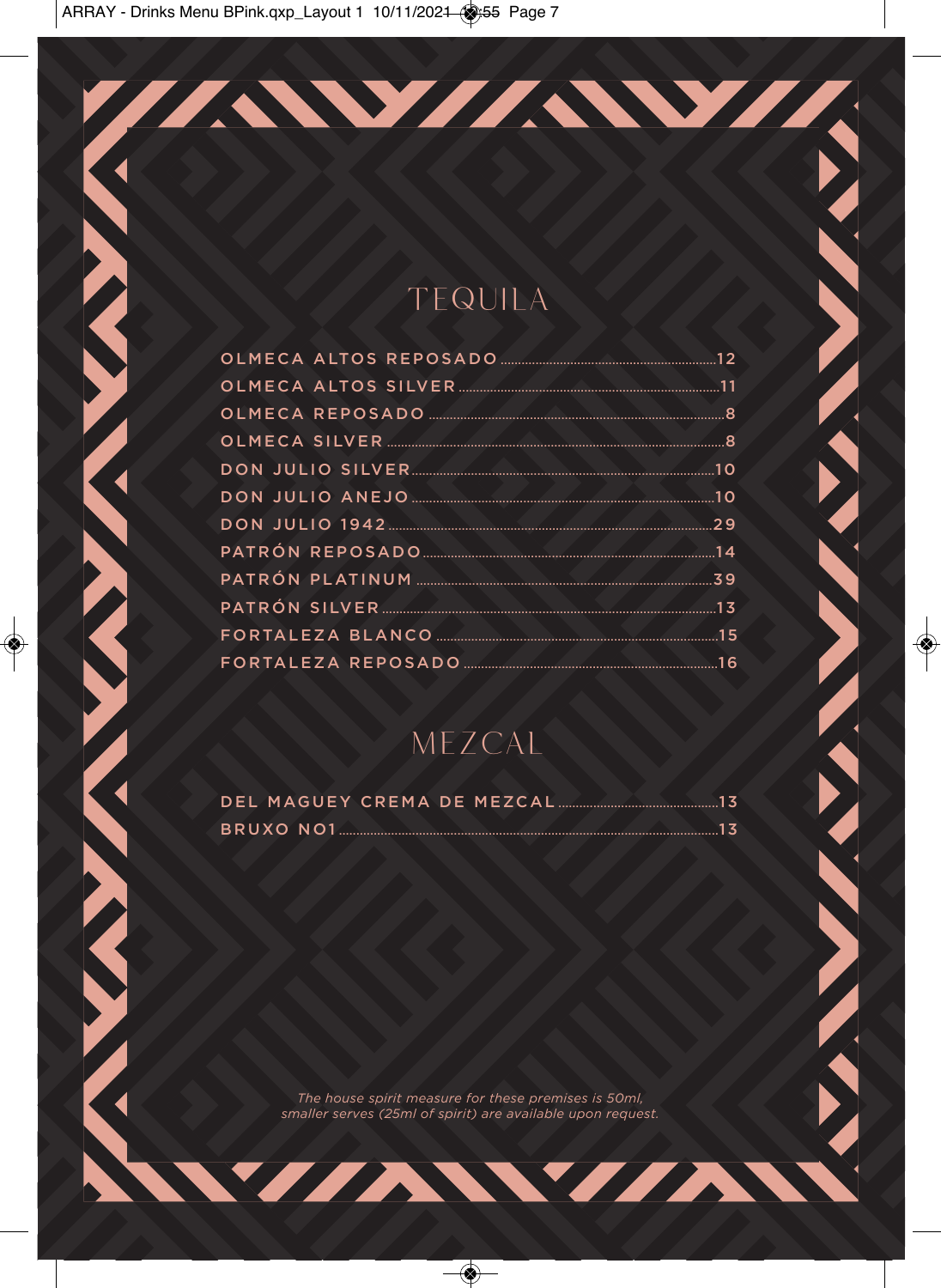| TAWANYA                                                     |  |
|-------------------------------------------------------------|--|
|                                                             |  |
|                                                             |  |
|                                                             |  |
|                                                             |  |
|                                                             |  |
| RUM                                                         |  |
|                                                             |  |
|                                                             |  |
|                                                             |  |
|                                                             |  |
|                                                             |  |
|                                                             |  |
|                                                             |  |
| HAVANA CLUB 3YR 377 2004                                    |  |
|                                                             |  |
|                                                             |  |
|                                                             |  |
|                                                             |  |
|                                                             |  |
|                                                             |  |
|                                                             |  |
|                                                             |  |
|                                                             |  |
|                                                             |  |
|                                                             |  |
|                                                             |  |
|                                                             |  |
|                                                             |  |
|                                                             |  |
|                                                             |  |
|                                                             |  |
|                                                             |  |
|                                                             |  |
| The house spirit measure for these premises is 50ml,        |  |
| smaller serves (25ml of spirit) are available upon request. |  |
|                                                             |  |
| <i>NNVIANNIAN</i>                                           |  |
|                                                             |  |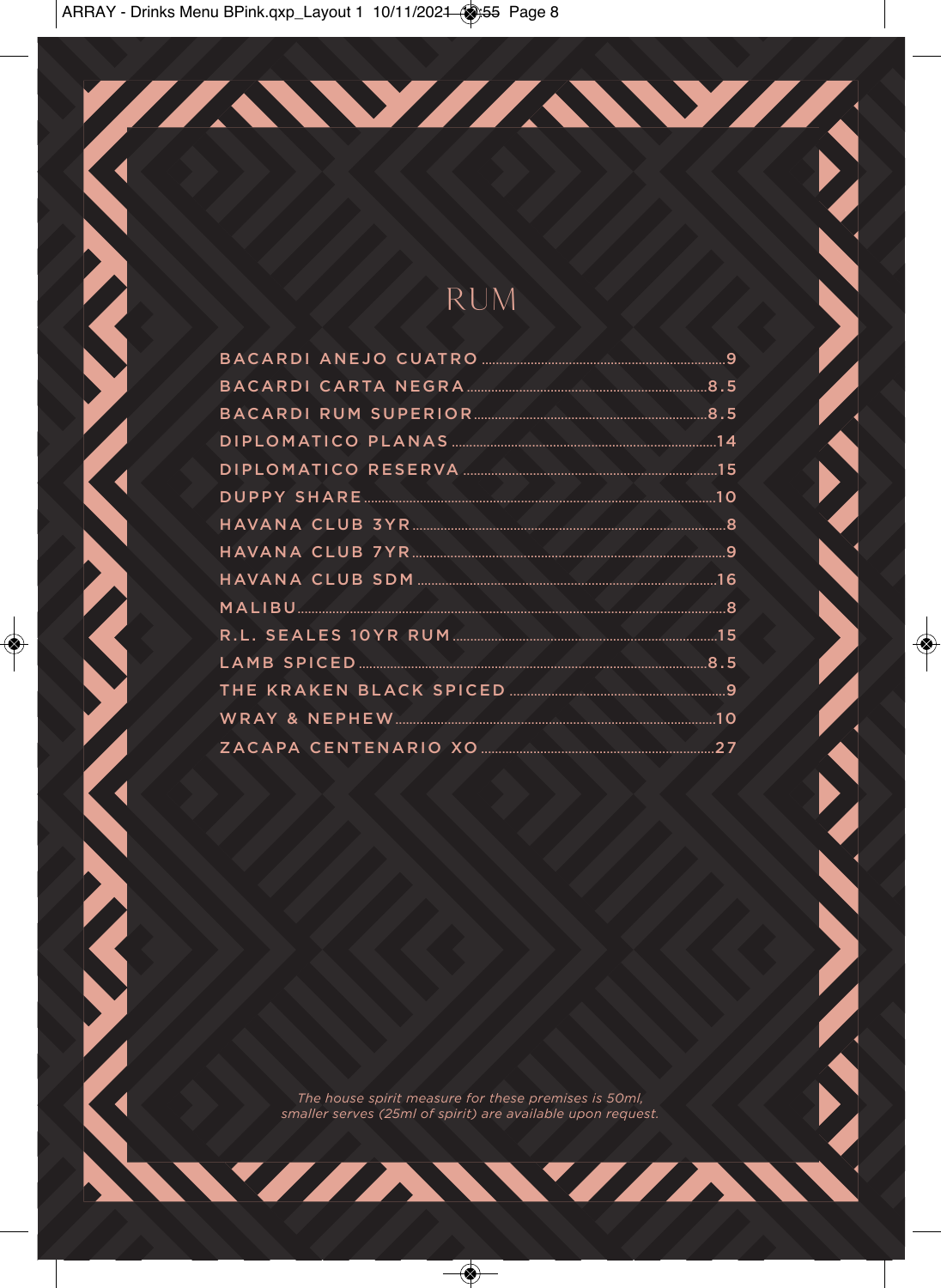## **BRANDY/COGNIAC**

**CONTRACTOR** 

WAN

TAWIAWIA

| MARTELL VSOP                                |  |
|---------------------------------------------|--|
| MARTELL XO 2020 2020 2020 2020 2020 2020 20 |  |
|                                             |  |
| REMY MARTIN XO COGNAC MARIA 20 30           |  |
|                                             |  |
| <b>JANNEAU XO 29</b>                        |  |
|                                             |  |

## WHISKY

#### **SCOTCH BLEND WHISKY**

| GLENLIVET FOUNDERS RESERVE…………………………………………13 |  |
|----------------------------------------------|--|
|                                              |  |
|                                              |  |

The house spirit measure for these premises is 50ml, smaller serves (25ml of spirit) are available upon request.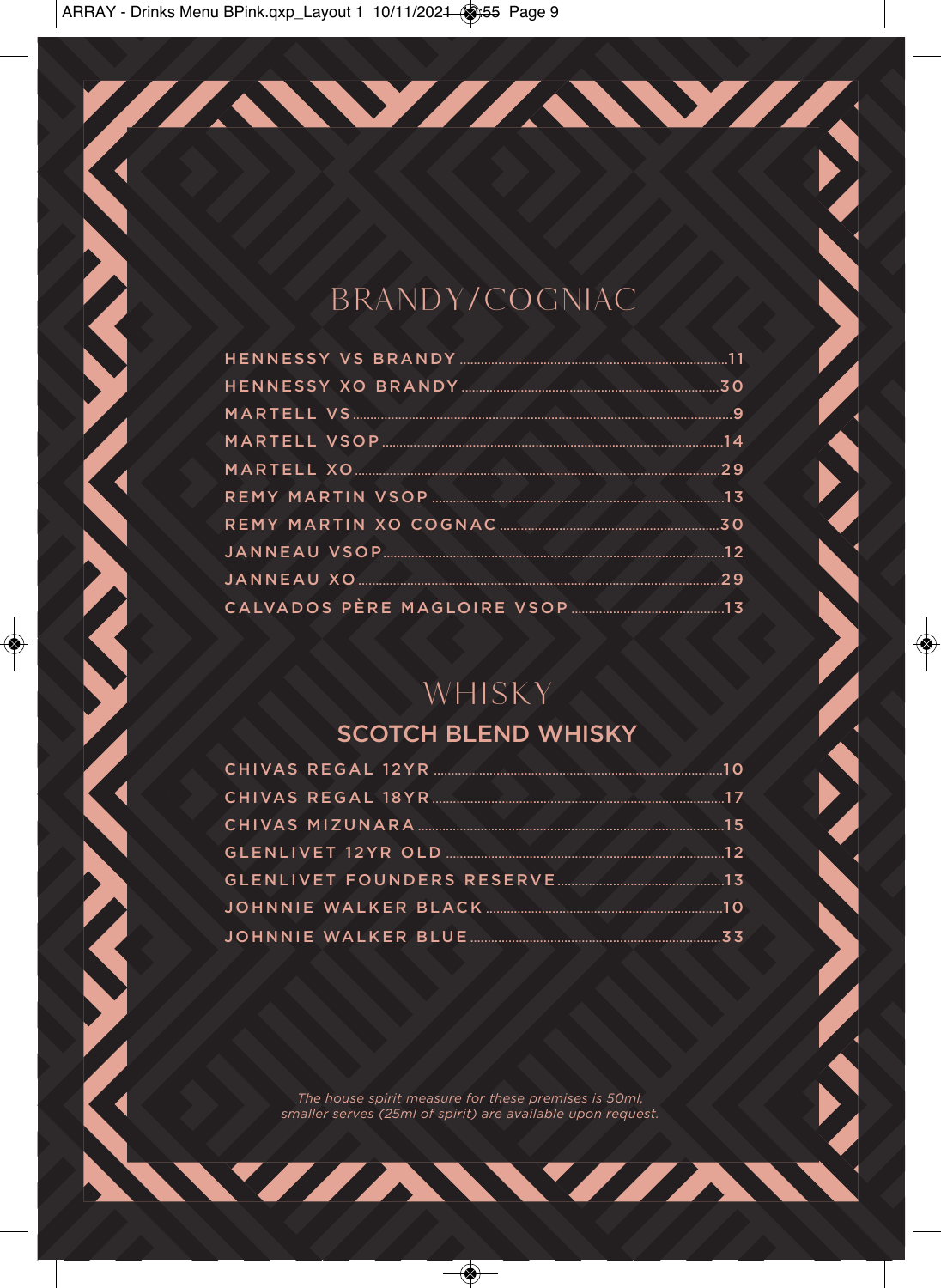# WHISKY

TAWAWA

#### **SINGLEMALT WHISKY**

| <b>CRAGGANMORE 12YR</b> 2008 2009 2014 |  |
|----------------------------------------|--|
|                                        |  |
|                                        |  |
|                                        |  |
|                                        |  |
|                                        |  |
| GLENLIVET 12YR                         |  |
|                                        |  |
| MACALLAN 18YR                          |  |
|                                        |  |
|                                        |  |
|                                        |  |

XXXX

#### **ISLAY WHISKY**

The house spirit measure for these premises is 50ml, smaller serves (25ml of spirit) are available upon request.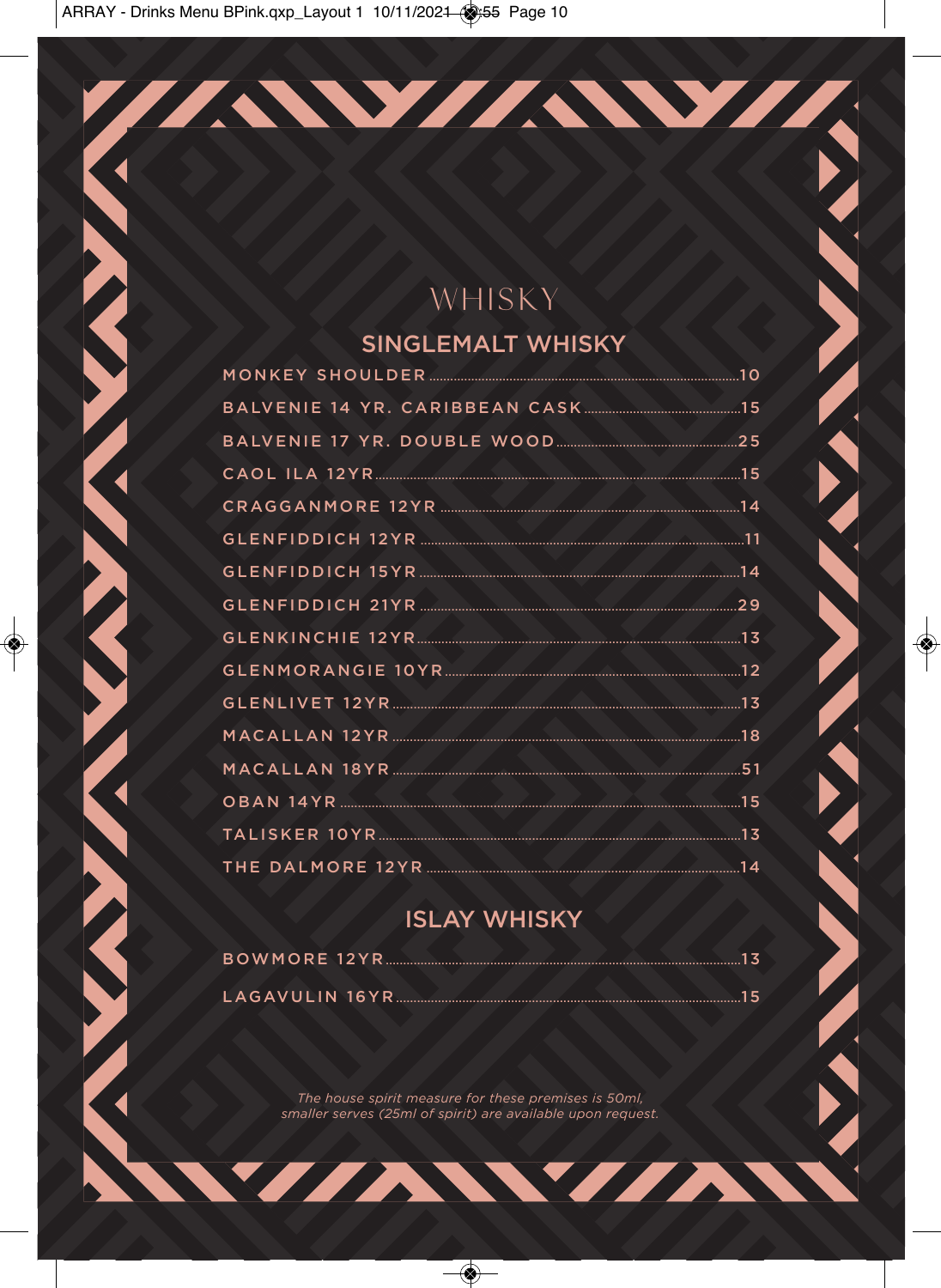# WHISKY

TAWIAWIA

#### **AMERICAN WHISKY**

| MAKER'S 46                                                                                                    |  |
|---------------------------------------------------------------------------------------------------------------|--|
|                                                                                                               |  |
| WILD TURKEY AND TURKEY OF THE RESIDENCE AND TURKEY AND TURKEY AND TURKEY AND TURKEY AND TURKEY AND TURKEY AND |  |
|                                                                                                               |  |

#### **IRISH WHISKEY**

| GREEN SPOT 14 |  |
|---------------|--|
|               |  |
|               |  |
|               |  |

#### **JAPANESE WHISKY**

| NIKKA FROM THE BARREL |  |
|-----------------------|--|
|                       |  |

The house spirit measure for these premises is 50ml, smaller serves (25ml of spirit) are available upon request.

Y/AW/AN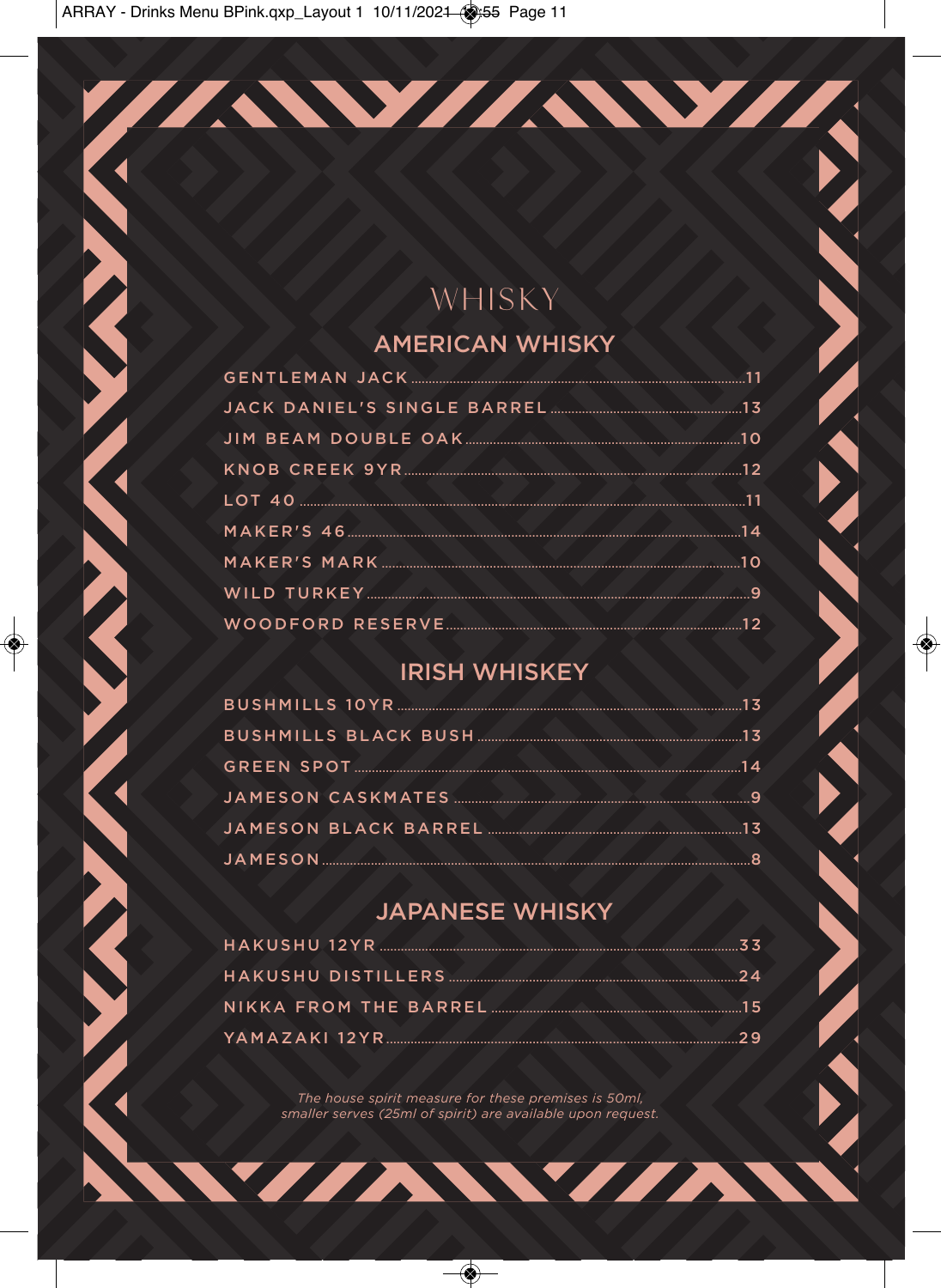# LIQUEUR/VERMOUTH

ZAWZAWZA

| APEROL 38  |  |
|------------|--|
|            |  |
|            |  |
| CAMPARI 22 |  |
|            |  |
|            |  |
|            |  |
|            |  |
|            |  |
|            |  |
|            |  |
| KAHLUA 7   |  |
|            |  |
|            |  |
|            |  |
|            |  |
|            |  |
|            |  |
|            |  |
|            |  |

## NON-ALCOHOLIC SPIRIT

CEDERS CLASSIC

The house spirit measure for these premises is 50ml, smaller serves (25ml of spirit) are available upon request.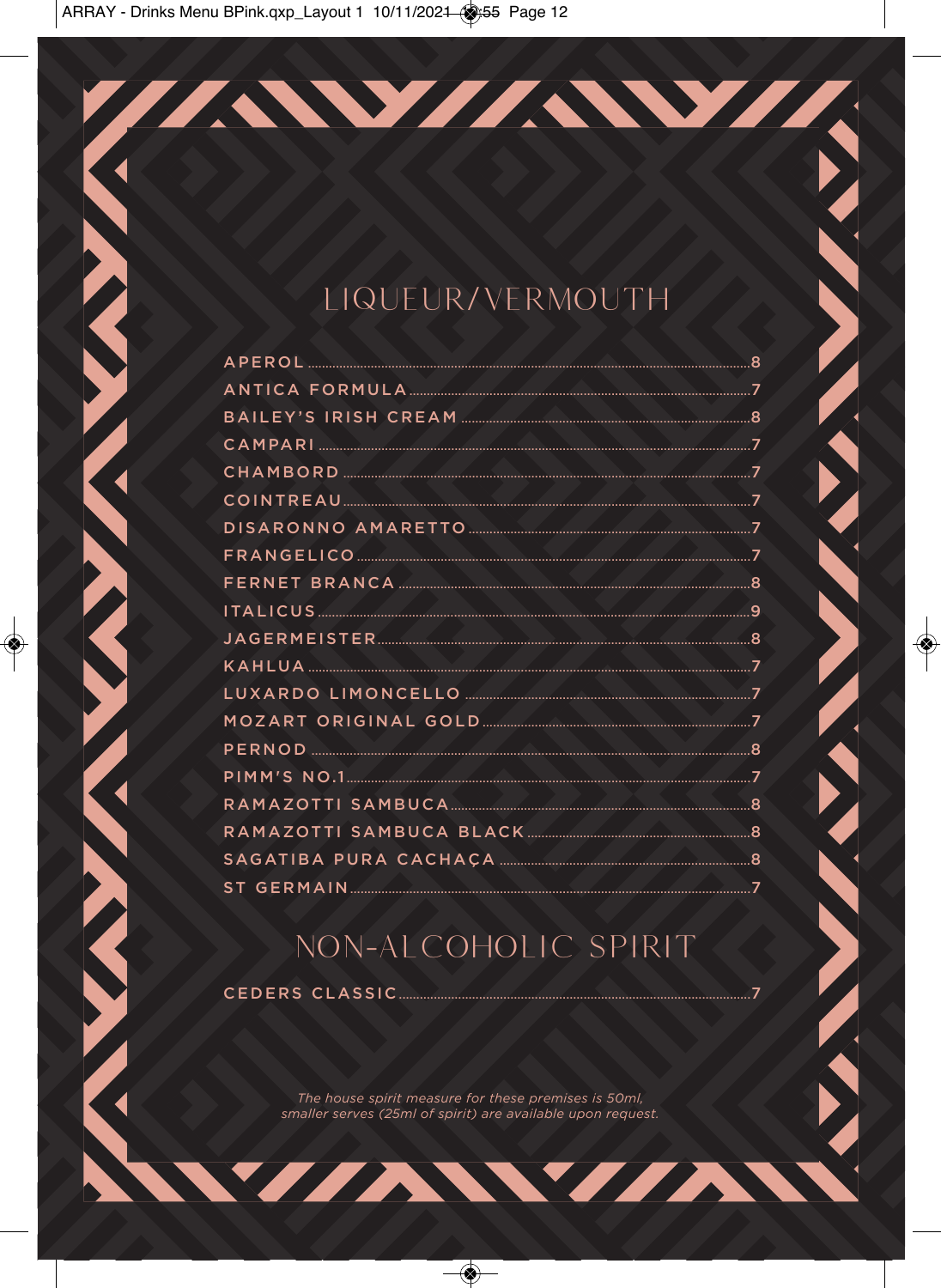### **BEER**

//AW//AW/

#### **DRAUGHT BEER**

#### **BOTTLE BEER**

| SOL |  |  |
|-----|--|--|

# BOTTLE CIDER

## CRAFT BEER

## **ZERO ALCOHOL BEER**

HEINEKEN MANAGER AND THE

 $\sim$   $\sim$  3.5

The house spirit measure for these premises is 50ml, smaller serves (25ml of spirit) are available upon request.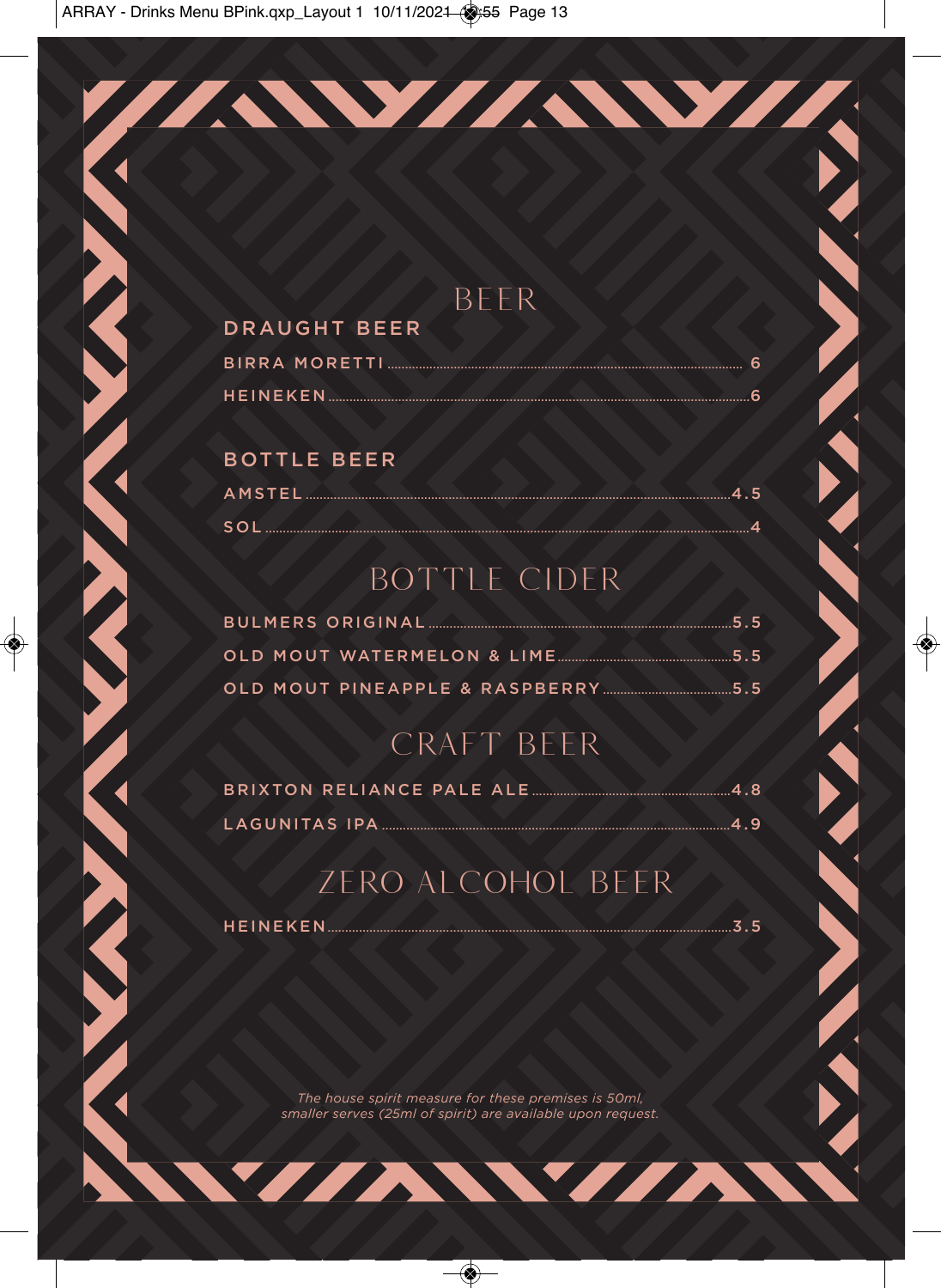## **SOFT DRINKS**

TAWIAWIA

| DOUBLE DUTCH SKINNY TONIC WATER |  |
|---------------------------------|--|
|                                 |  |
|                                 |  |
|                                 |  |
|                                 |  |

# JUICE

## WATER

The house spirit measure for these premises is 50ml, smaller serves (25ml of spirit) are available upon request.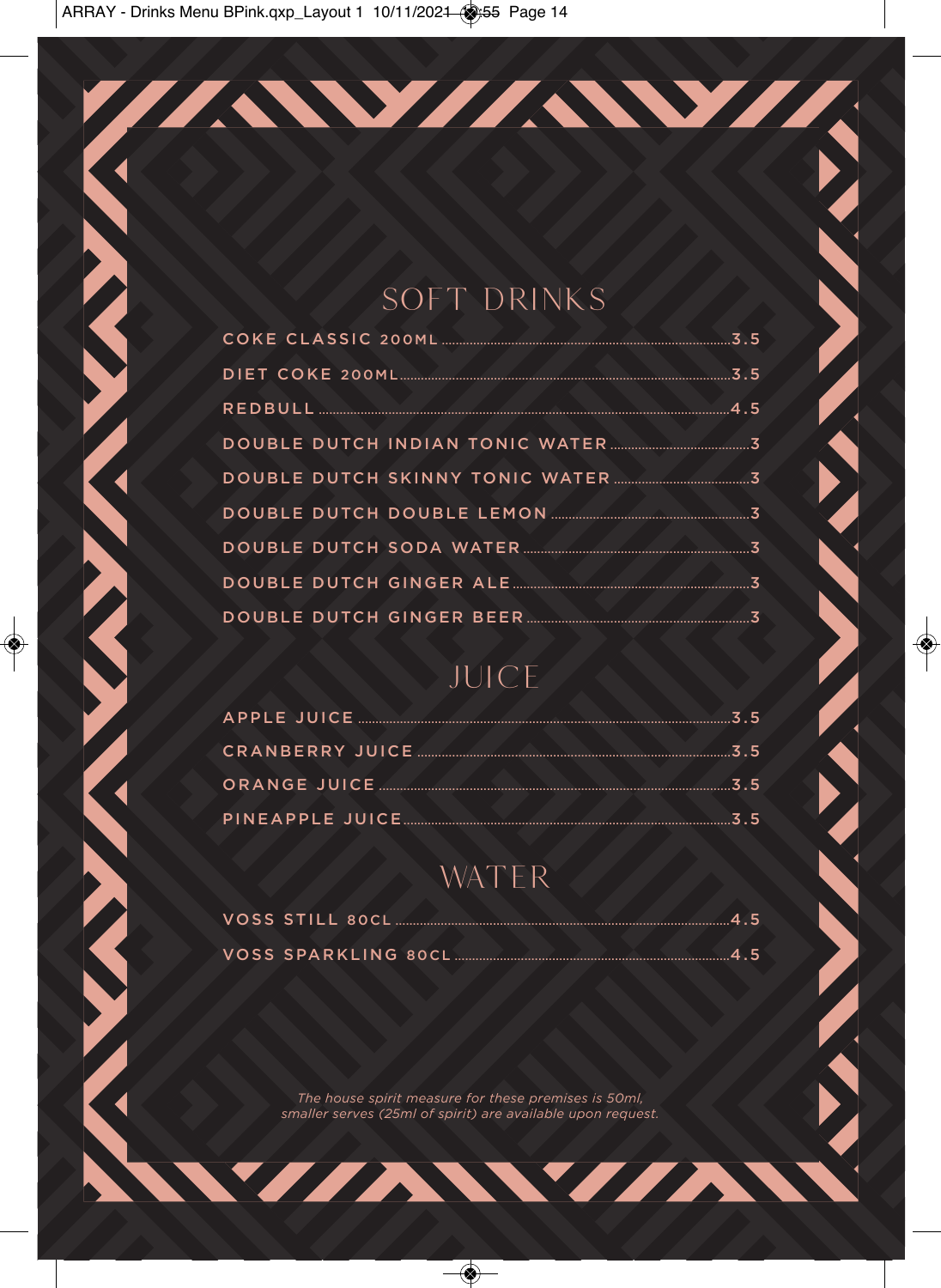# **HOT BEVERAGE**

TAWAWA

#### **COFFEE**

#### **TEA**

| LEMON & GINGER        |  |
|-----------------------|--|
|                       |  |
|                       |  |
| <b>FRESH MINT TEA</b> |  |
|                       |  |
|                       |  |
|                       |  |

The house spirit measure for these premises is 50ml, smaller serves (25ml of spirit) are available upon request.

WIANVIAN